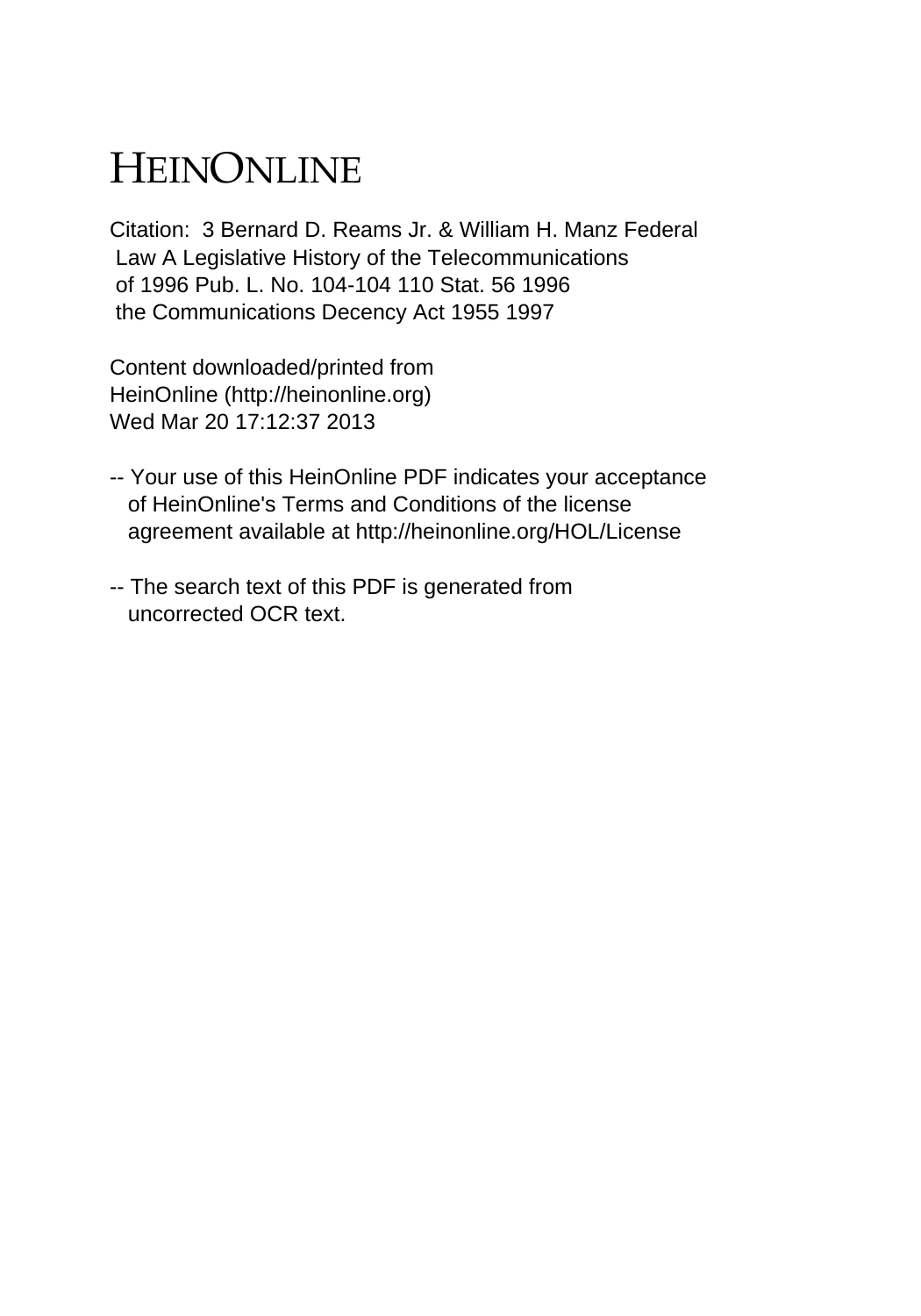*Administration of William]. Clinton, 1995 / Oct. 30*

# **Letter to Senator Ernest F. Hoilings on the Telecommunications Reform Bil**

## *October26, 1995*

#### *Dear Fritz:*

**I** enjoyed our telephone conversation today regarding the upcoming conference on the telecommunications reform bill and would like to follow-up on your request regarding the specific issues of concern to me in the proposed legislation.

As I said in our discussion, I am committed to promoting competition in every aspect of the telecommunications and information industries. I believe that the legislation should protect and promote diversity of ownership and opinions in the mass media, should protect consumers from unjustified rate increases for cable and telephone services, and, in particular, should include a test specifically designed to ensure that the Bell. companies entering into long distance markets will not impede competition.

Earlier this year, my Administration provided comments on S. 652 and H.R. 1555 as passed. **I** remain concerned that neither bill provides a meaningful role for the Department of Justice in safeguarding competition before local telephone companies enter new markets. I continue to be concerned that the bills allow too much concentration within the mass media and in individual markets, which could reduce the diversity of news and information available to the public. **I** also believe that the provisions allowing mergers of cable and telephone companies are overly broad. In addition, I oppose deregulating cable programming services and equipment rates before cable operators face real competition. I remain committed, as well, to the other concerns contained in those earlier statements on the two bills.

**I** applaud the Senate and the House for including provisions requiring all new televisions to contain technology that will allow parents to block out programs with violent or objectionable content. **I** strongl' support retention in the final bill of the Snowe-Rockefeller provision that will ensure that schools, libraries and hospitals have access to advanced telecommunications senices.

**I** look forward to working with you and your colleagues during the conference to produce legislation that effectively addresses these concerns.

## Sincerely,

### **Bill Clinton**

**NOTE:** This letter was released by the Office of the Press Secretary on October 30. Senator Ernest F. Hollings is the ranking member of the Communications Subcommittee of the Senate Commerce, Science, and Transportation Committee.

## **Remarks to the White** House **Conference on** Travel and **Tourism** *October 30, 1995*

Thank you. Please sit down. This is not an endurance contest. *[Laughter]* I am delighted to be here, delighted that this day has finally come. I want to thank Greg Farmer for the fine job that he has done, and the others who are here: the FAA Administrator, David Hinson; the Deputy Transportation Secretary, Mort Downey; Bill Norman, the president of the Travel Industry Association of America. I want to say a special word of thanks to Lorranne Ausley-Ellis, who was the executive director of this conference. I don't know if she's had any sleep for the last week or two, waiting for you all to appear. And a thanks to my good friend Congressman Oberstar.

I was telling Greg Farmer when Jim was up here seaking that Jim Oberstar, once he gets the bit in his teeth, he never lets go. If Jim had been a dog, half the people in Washington would have rabies. *[Laughter]* He is the most determined person I ever saw. And it might not be so bad, depending on which half it was. *[Laughter]*

Jim Oberstar came to me with this idea, and I could look in his eyes and tell it was going to happen. I might tell you also, on a totally different subject, for a very long time he was one of only literally a handful of Members of the Congress who supported me in what **I** ultimately had to do in Haiti. Because he speaks Creole-he'd lived in Haiti-he knew it was the right thing to do; he knew it was the right thing for our country, for the cause of freedom. And when we celebrated one year of democratic freedom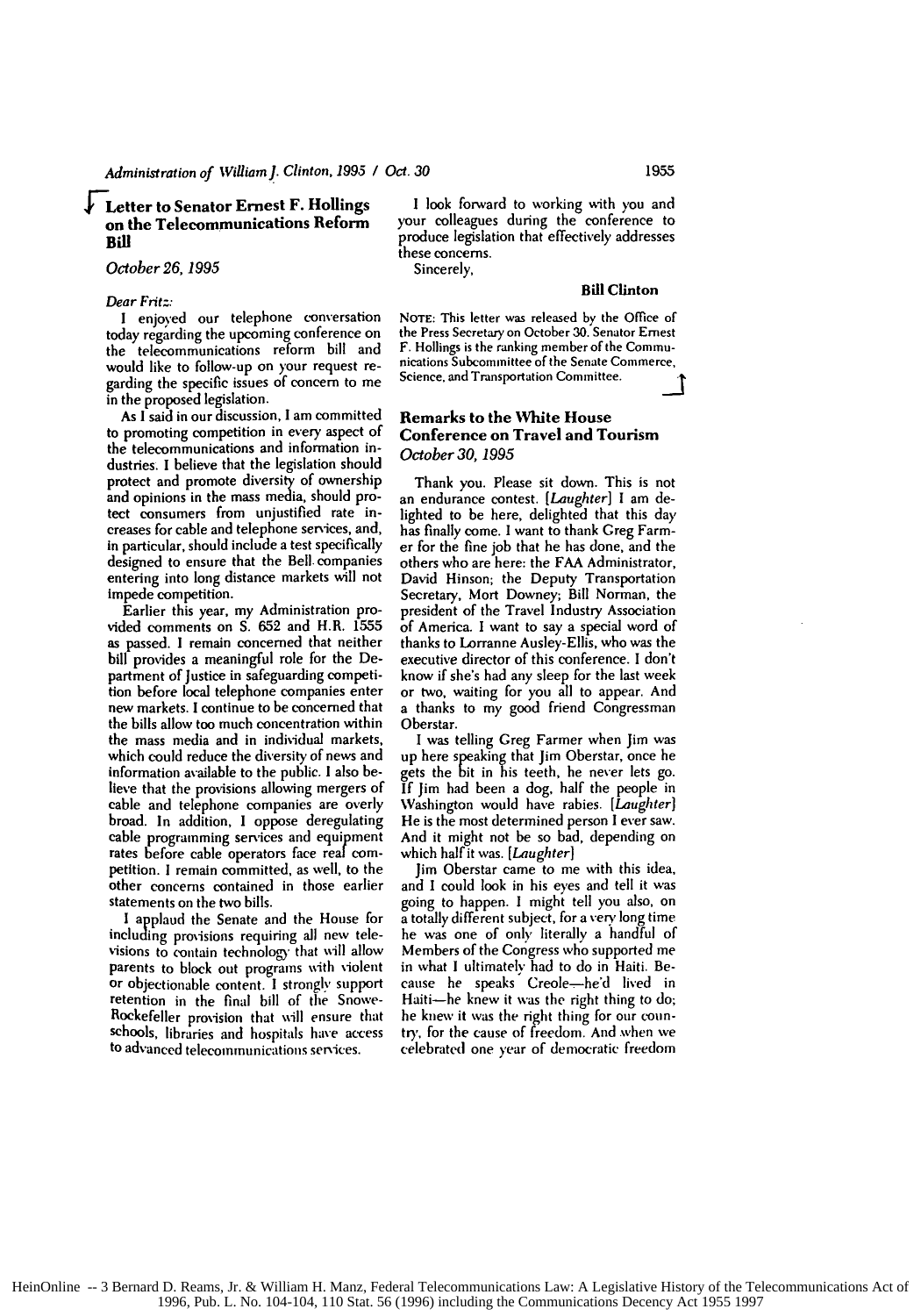HeinOnline -- 3 Bernard D. Reams, Jr. & William H. Manz, Federal Telecommunications Law: A Legislative History of the Telecommunications Act of 1996, Pub. L. No. 104-104, 110 Stat. 56 (1996) including the Communications Decency Act [ccxxxvii] 1997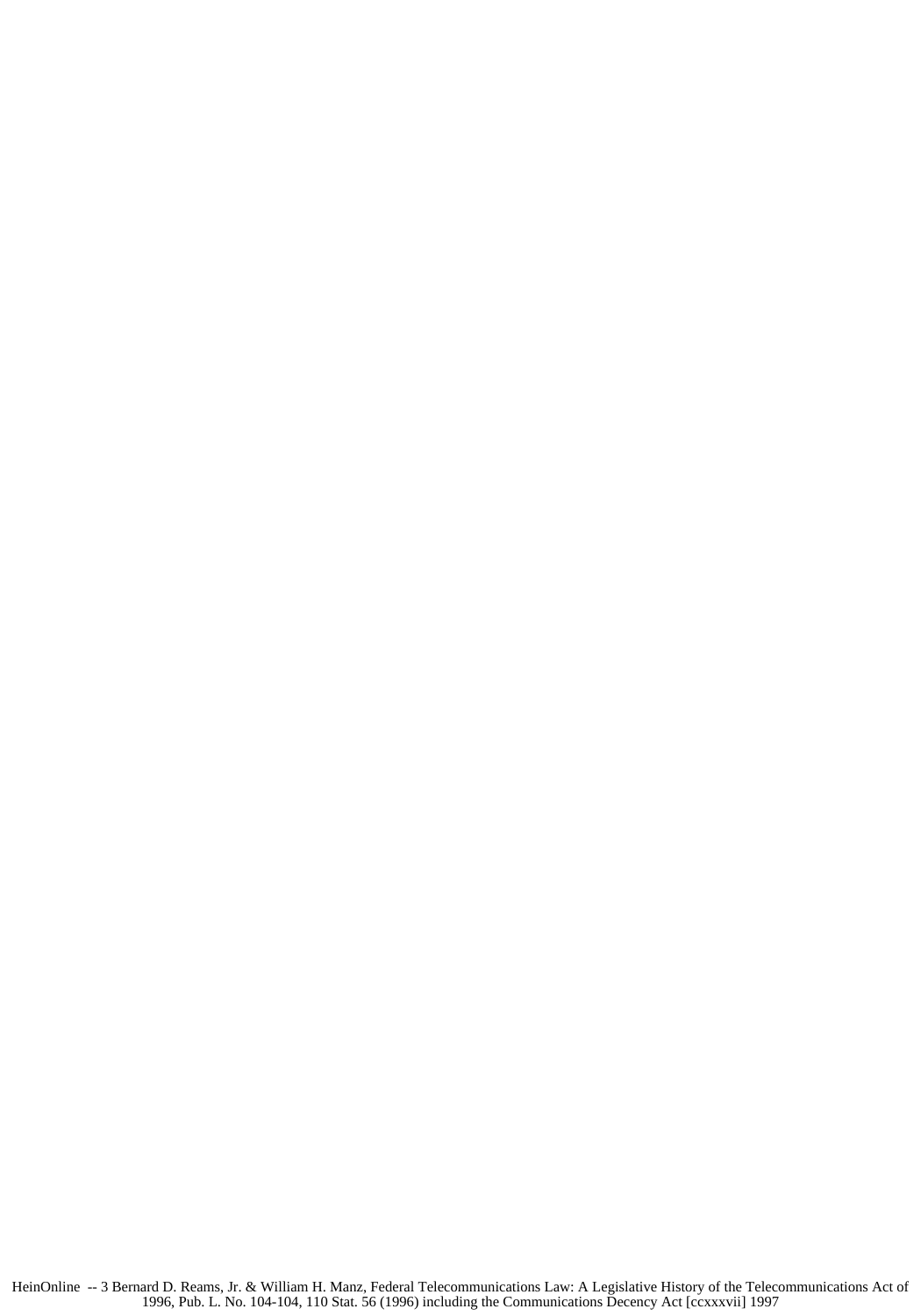Document No. **93**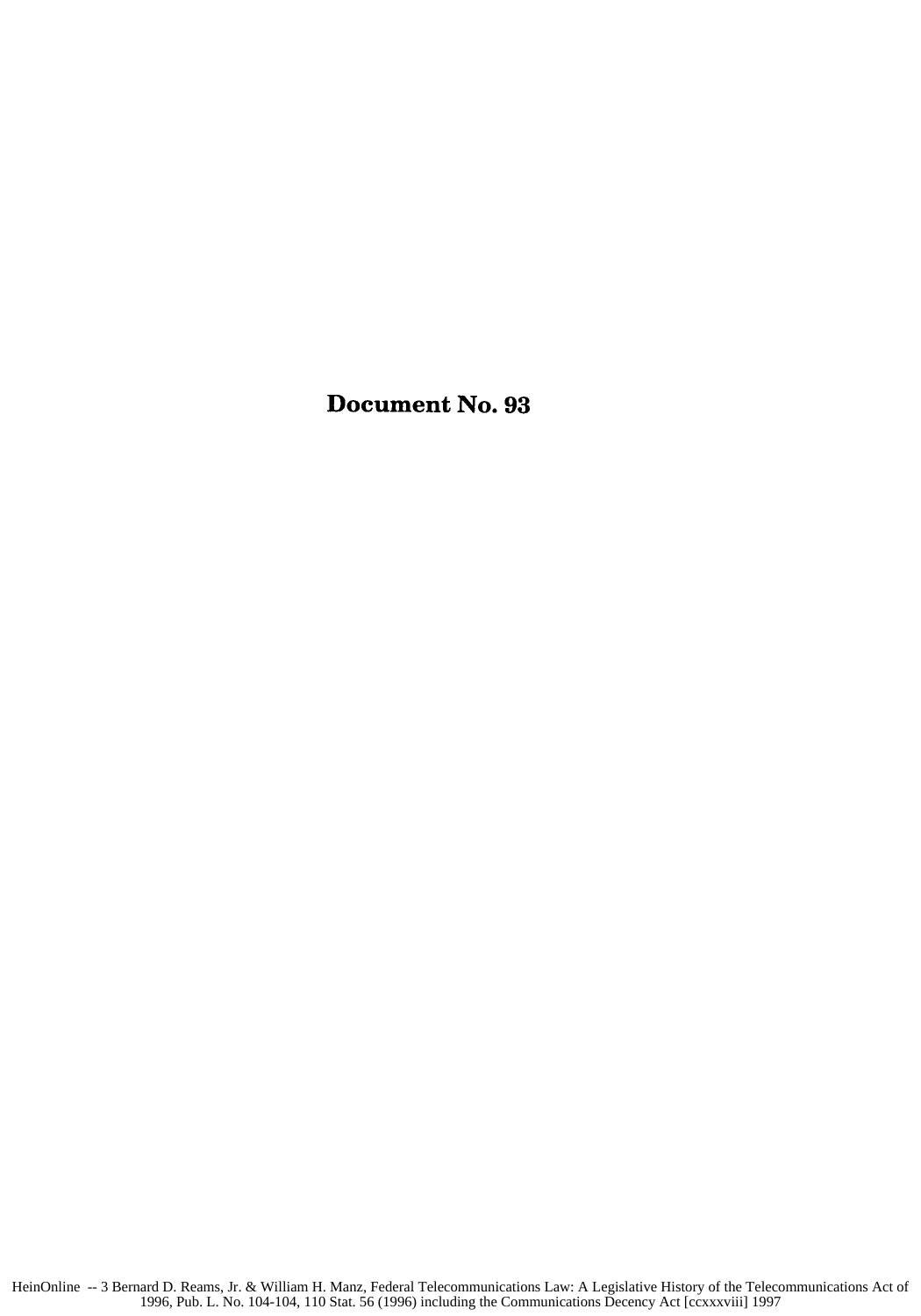HeinOnline -- 3 Bernard D. Reams, Jr. & William H. Manz, Federal Telecommunications Law: A Legislative History of the Telecommunications Act of 1996, Pub. L. No. 104-104, 110 Stat. 56 (1996) including the Communications Decency Act [ccxxxix] 1997